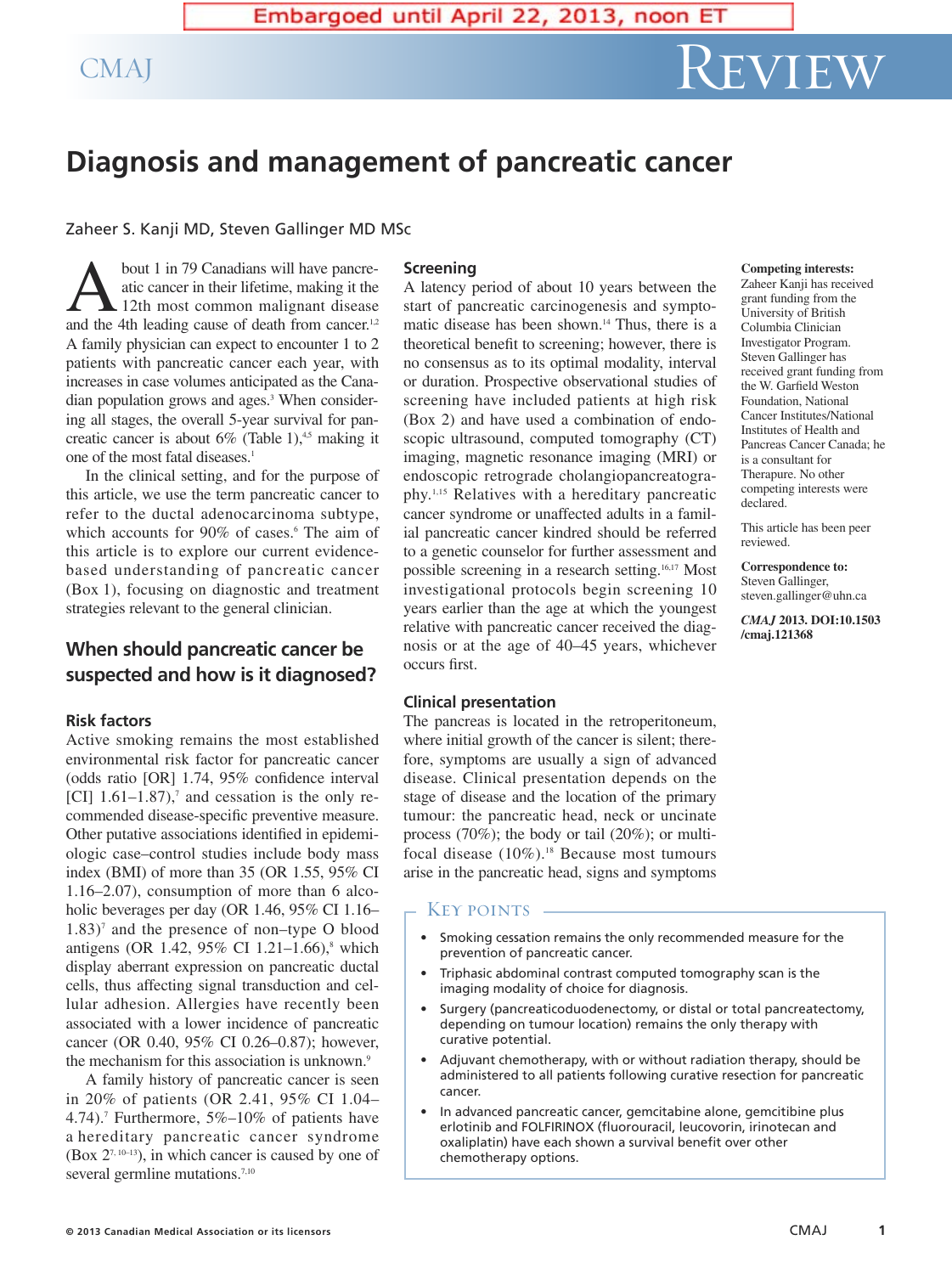may include right–upper quadrant or epigastric pain (79%), jaundice (56%), nausea or vomiting secondary to obstruction of the gastric outlet (51%), diarrhea (43%) and steatorrhea due to pancreatic insufficiency (25%). <sup>19</sup> New onset or worsening of previously stable diabetes, although not usually due to the cancer, should alert the physician to the possibility of pancreatic cancer (OR 7.9, 95% CI 4.7–12.5). <sup>20</sup> Furthermore, new or worsening back pain (49%) could signal cancer in the pancreatic body or tail. Finally, systemic manifestations may include profound and rapid weight loss (85%), anorexia (83%) or thromboembolic disease (3%). 19

#### **Diagnostic tests**

Tumour markers have minimal diagnostic utility in pancreatic cancer (Figure 1). 19–24 Biomarkers that have been evaluated include CA 19-9 (sensitivity 70%–90%, specificity 68%–91%), which has poor positive predictive value in both asymptomatic (0.9%) and symptomatic patients (72%), and carcinoembryonic antigen, which also has a low diagnostic yield (sensitivity 25%–54%, specificity 75%–91%).<sup>25</sup>

Abdominal ultrasound is often used as an initial diagnostic test for patients with nonspecific abdominal pain. The sensitivity and specificity of ultrasound in diagnosing pancreatic tumours is 90% and 95%, respectively, but worsens for masses smaller than 3 cm. <sup>21</sup> Ultrasound is limited by its operator dependency and inability to distinguish cancer from chronic or autoimmune pancreatitis; thus, ultrasound serves as a bridge to CT imaging. The putative diagnosis and stage of pancreatic cancer is usually made with triphasic contrast-enhanced abdominal CT (sensitivity 89%–97%, specificity 95%), which provides orientation of the tumour with surrounding vessels and organs. <sup>21</sup> Although MRI is considered equivalent to CT (sensitivity 81%–99%, specificity 70%–93%), its more limited availability has restricted its use to patients with contraindications to CT (e.g., pregnancy, nephropathy) or where resectability is unclear after CT.<sup>22</sup>

The diagnostic accuracy of these imaging modalities obviates the need for preoperative tissue diagnosis in surgically resectable tumours. Endoscopic ultrasound (sensitivity 92%, specificity 96%) or CT-guided biopsy (sensitivity 80%–90%, specificity 98%–100%) is warranted in cases where malignancy is uncertain (autoimmune or chronic pancreatitis) and in unresectable disease before chemoradiation therapy. <sup>4</sup> Routine preoperative biliary drainage with endoscopic retrograde cholangiopancreatography is unnecessary; however, brushings (sensitivity 40%–60%, specificity 91%–100%) may be helpful during therapeutic stenting for sepsis management in patients with cholangitis, an unknown pancreatic head mass or patients unable to undergo immediate surgery.<sup>23,24</sup>

# **When and how can pancreatic cancer be surgically resected?**

Pancreatic cancer is broadly classified into resectable, borderline resectable and advanced disease (Figure 2). 26–39 Twenty percent of cases are candidates for surgery and have CT evidence of no distant metastases, with the primary tumour free from the hepatic portal and superior

| Stage      | Tumour<br>grade | Node<br>status | Distant<br>metastases | $5-yr$<br>survival, %* | Median<br>survival, mo* | Characteristics                                                                                                     |
|------------|-----------------|----------------|-----------------------|------------------------|-------------------------|---------------------------------------------------------------------------------------------------------------------|
| IA         | T1              | N <sub>0</sub> | M <sub>0</sub>        | 14                     | 24                      | Tumour $<$ 2 cm in pancreas<br>only                                                                                 |
| <b>IB</b>  | T <sub>2</sub>  | N <sub>0</sub> | M <sub>0</sub>        | 12                     | 21                      | Tumour $> 2$ cm in pancreas<br>only                                                                                 |
| <b>IIA</b> | T <sub>3</sub>  | N <sub>0</sub> | M <sub>0</sub>        | $\overline{7}$         | 15                      | Tumour extends beyond<br>the pancreas, but with no<br>involvement of the celiac<br>or superior mesenteric<br>artery |
| <b>IIB</b> | $T1-3$          | N <sub>1</sub> | M <sub>0</sub>        | 5                      | 13                      | Regional lymph node<br>metastasis                                                                                   |
| III        | T <sub>4</sub>  | $N0-1$         | M <sub>0</sub>        | 3                      | 11                      | Tumour involves the celiac<br>or superior mesenteric<br>artery                                                      |
| IV         | $T1-4$          | $N0-1$         | M <sub>1</sub>        | 1                      | 5                       | Distant metastases                                                                                                  |

**2** CMAJ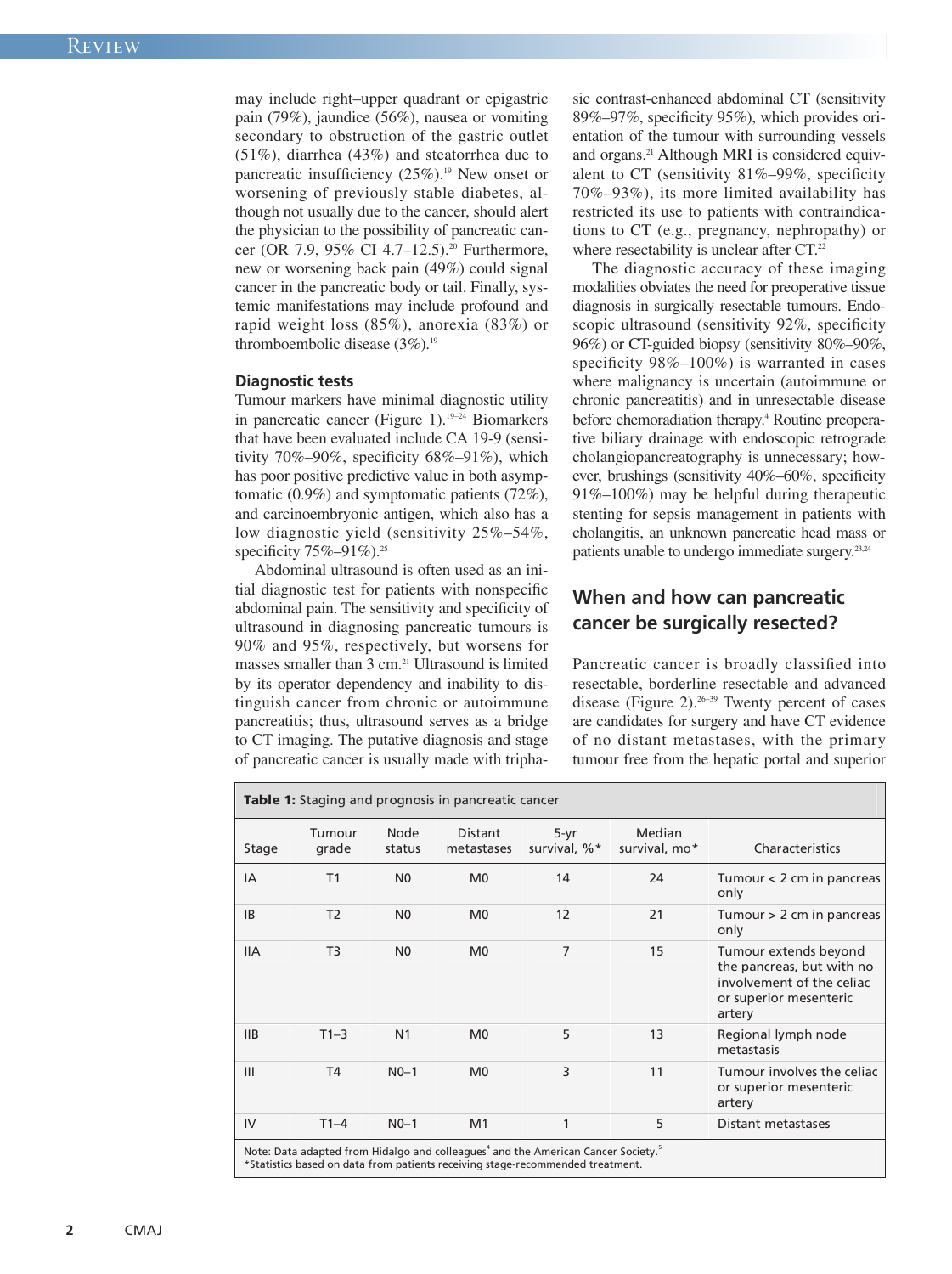mesenteric veins and from the celiac, hepatic and superior mesenteric arteries. <sup>26</sup> The surgical procedure depends on the location of the tumour: pancreaticoduodenectomy (Whipple procedure) is used for lesions of the head, neck and uncinate process; distal pancreatectomy is used for lesions of the body or tail; and total pancreatectomy is used in multifocal disease.

Owing to the technical complexity of these surgeries, minimally invasive approaches are not widely used, although laparoscopic distal pancreatectomy may provide similar oncologic results with the usual benefits of minimally invasive surgery. 40

Common postsurgical complications include delayed gastric emptying (5%–45%) and pancreatic anastomotic leaks (0%–13%). 41,42 Delayed gastric emptying manifests as failure of dietary progression after 7 days, prolonged use of nasogastric decompression or emesis upon removal requiring reinsertion. <sup>43</sup> Management includes continued nasogastric decompression, use of promotility agents (metaclopromide, erythromycin) and ongoing nutritional support (jejunal or parenteral), <sup>41</sup> with resolution usually within 2–6 weeks.

Pancreatic leaks (70%–90%) containing amylase-rich fluid occur within the first 1–2 weeks after surgery and present with abdominal pain and fever (temperature  $> 38.5$ °C). These symptoms are managed with antibiotics and percutaneous drainage, usually by interventional radiologists. 41,44 Leaks with severe sepsis, peritonitis or hemorrhage require surgical irrigation and drainage, with rare cases requiring complete pancreatectomy. <sup>44</sup> In-hospital mortality from pancreatic leaks is as high as 5% with nonsignificantly shortened survival compared with patients without leaks  $(16.5 \text{ mo} \text{ v. } 27.5 \text{ mo}, p = 0.4).^{45}$ Diabetes and pancreatic insufficiency requiring lifelong treatment develop in patients undergoing total pancreatectomy.

Overall 5-year survival after pancreatic resection is 14.6%, but higher in well-differentiated disease (30%–40%) and disease that has not metastasized to the lymph nodes (25%–30%). 46 Postoperatively, blood glucose monitoring every 3–6 months should be considered because diabetes develops in more than 50% of patients with partial pancreatectomy. <sup>47</sup> Liberal use of enzyme replacements is recommended because of exocrine pancreatic insufficiency, occurring in 80% of patients and presenting as bloating, diarrhea and steatorrhea. Rising CA 19-9 levels may signal early recurrence; however, the appropriate surveillance interval and duration is unknown, and intensive follow-up may not be necessary outside of a clinical trial. 48

# **Is there a role for adjuvant or neodjuvant therapy?**

Adjuvant chemotherapy is recommended for all patients based on results from multiple randomized trials (Appendix 1, available at www.cmaj .ca/lookup/suppl/doi:10.1503/cmaj.121368/-/DC1) and meta-analyses. Either gemcitabine or 5 fluorouracil (5-FU) prolongs median survival by 3 months (95% CI 0.3–5.7), 28–31,49 but gemcitabine has been recommended as the first-line adjuvant agent owing to its lower toxicity profile versus 5- FU in the European Study Group for Pancreatic Cancer (ESPAC) 3 trial. <sup>50</sup> Common adverse effects with gemcitabine include myelosuppression (32%–73%, grade 3/4 2%–22%), hepatotoxicity  $(50\% - 80\%$ , grade 4 2\% -16\%), nausea and vomit-

#### **Box 1: Summary of the literature review**

We searched Medline and PubMed databases (from 1947 onward) using the following medical subject headings (MeSH): "pancreas cancer," "pancreatic cancer," "PDAC," "cancer statistics," "pancreas cancer genetics" and "PDAC diagnosis and management." We searched the Cochrane database for relevant systematic reviews. We searched Google Scholar for clinical practice guidelines using the same MeSH terms. In addition, we reviewed the reference lists of identified studies. We prioritized queried articles based on clinical and biological relevance, as well as on the basis of citations and journal impact.

#### **Box 2: Hereditary pancreatic cancer syndromes**7,10–13

- **• Familial pancreatic cancer:** Two or more first-degree relatives with pancreatic cancer failing to satisfy the criteria of another hereditary pancreatic cancer syndrome (below). Familial pancreatic cancer is genetically heterogenous, with some cases caused by germline mutations in *BRCA2* (2.8%–17.2%) and *PALB2* (1%–3%), despite a paucity of breast, ovary or other cancers in these families. Association with pancreatic cancer: standardized incidence ratio 6.79, 95% confidence interval (CI) 4.54–9.75. Prevalence: Not well-defined, but possibly the most common inherited cause of pancreatic cancer.
- **• Lynch syndrome (hereditary nonpolyposis colon cancer):** Colon cancer predisposition syndrome associated with tumour microsatellite instability and mutations involving DNA mismatch repair (*hMSH2*, *hMLH1*, *hPMS2*, *hMSH6*).

Association with pancreatic cancer: odds ratio (OR) 3.68, 95% CI 1.45–5.88. Prevalence: 1/500 to 1/1000.

- **• Hereditary breast/ovarian cancer:** Families with early-onset breast cancer (age < 50 yr) or multiple breast or ovarian cancers with underlying *BRCA1/2* mutations. Prevalence: 1/400 to 1/500.
- **• Familial atypical mole melanoma:** Two or more blood relatives with melanoma and an underlying *CDKN2A/p16* mutation. Assocation with pancreatic cancer: OR 47.8, 95% CI 28.4–74.7. Prevalence: >1/1000.
- **• Hereditary pancreatitis:** Two or more first-degree relatives across 2 generations with recurrent pancreatitis and an underlying *PRSS1* mutation. Association with pancreatic cancer: OR 53 (95% CI 50–60). Prevalence: 0.3/100 000.
- **• Peutz–Jeghers syndrome:** A hamartomatous polyposis syndrome of the gastrointestinal tract associated with a *STK11* mutation. Prevalence: 1/25 000–1/300 000.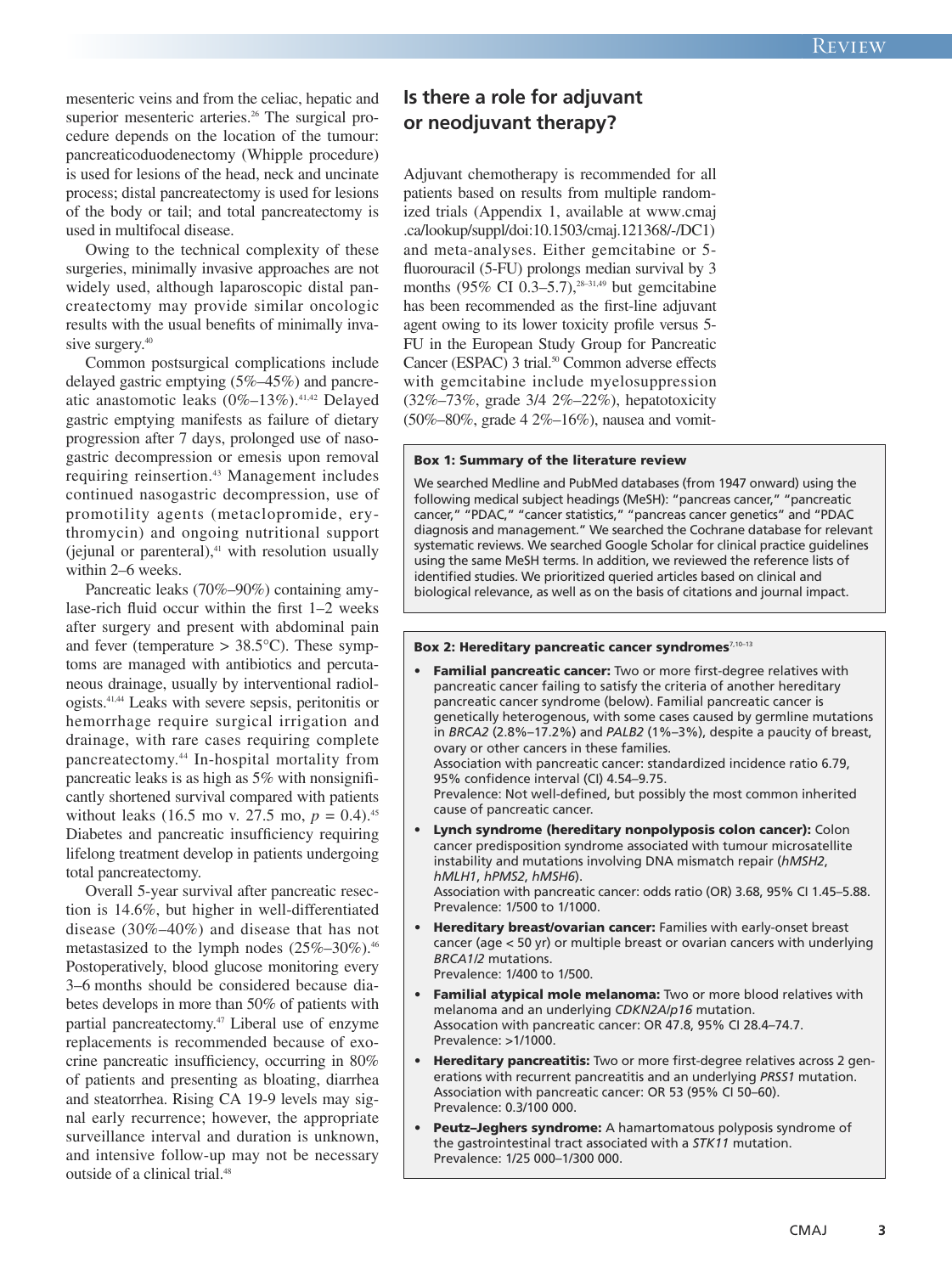ing (26%–55%, grade 3/4 2%–3%) and diarrhea (38%, grade 3/4 2%). Toxicities with 5-FU include stomatitis (65%, grade 3/4 10%), nausea or vomiting (30%–60%, grade 3/4 3%–4%) and myelosuppresion (10%–55%, grade 3/4 0%–22%).<sup>31</sup>

The benefit of adjuvant radiation therapy is unclear based on the results of the ESPAC-1 trial. <sup>28</sup> Median survival with chemoradiation (13.9 mo, 95% CI 12.2–17.3) was similar to that seen with observation alone (16.9 mo, 95% CI 12.3–24.8), but was longer when chemoradiation was followed by chemotherapy (19.9 mo, 95%) CI 14.2–22.5) and longest with adjuvant chemotherapy alone (21.6 mo, 95% CI 13.5– 27.3). Criticism of the ESPAC-1 study design has prevented total abandonment of adjuvant radiation therapy, and it is still administered at some institutions. Common adverse effects of radiotherapy include dermatitis, nausea and vomiting, diarrhea and myelosuppression.

The evidence for benefit of neoadjuvant therapy (i.e., administered before surgery) at the cost of delaying surgery is controversial. Theoretical benefits include preoperative eradication of micrometastatic disease, reduction in tumour volume facilitating resection, ensuring that patients receive this type of treatment (some never receive adjuvant therapy owing to prolonged recovery from surgery) and improved perfusion of peritumoral tissues before surgical disruption of the vasculature and lymphatics. A meta-analysis mainly consisting of heterogenous phase I and II studies found a median overall survival of 23.3 (range 12–54) months, with perioperative mortality of 5.3% (95% CI 4.1%– 6.8%). <sup>51</sup> These figures are comparable with those for upfront resection with adjuvant therapy. Because no phase III trials comparing outcomes between neoadjuvant and adjuvant therapy exist, most centres currently refrain from using neoadjuvant therapy outside of research protocols.

# **What is the management of borderline resectable disease?**

Pancreatic cancer with partial abutment or encasement of the hepatic portal or superior



Figure 1: Diagnostic algorithm for pancreatic cancer. Laboratory investigations include a complete blood count (CBC), liver enzyme tests for biliary obstruction, and fasting glucose and glycated hemoglobin (HbA1C) tests to monitor for new onset or worsening diabetes. A transabdominal ultrasound can be performed for patients presenting with jaundice or nonspecific abdominal pain, followed by computed tomography (CT) if suspicious for pancreatic cancer. Patients with contraindications to CT, intolerance to contrast or in whom **resectability is questioned can undergo magnetic resonance imagining (MRI). Endoscopic retrograde cholangiopancreatography (ERCP)** is not routinely used, but cytologic brushings for diagnosis can be taken in those with cholangitis and an unknown pancreatic mass, or with jaundice who are unfit for immediate surgery. Endoscopic ultrasound- or CT-guided biopsies are used when diagnosis is unclear after imaging, in unresectable cases before palliative treatment or before neoadjuvant treatment. \*Painless jaundice, pain in the rightupper quadrant or epigastric pain, indigestion, early satiety, steatorrhea, weight loss, abdominal mass. Dashed lines indicate imaging **modalities that can be contained but are not routinely necessary.**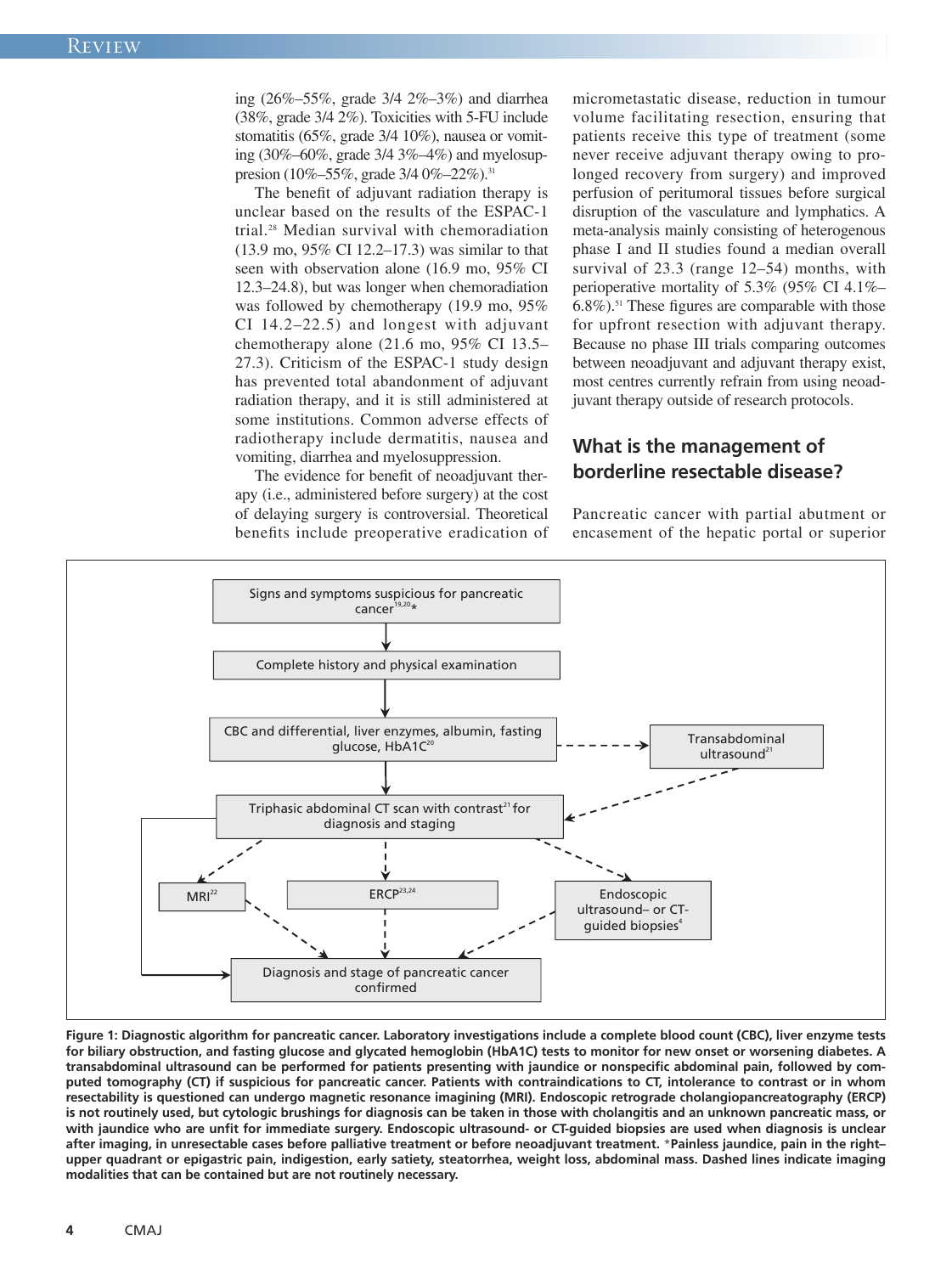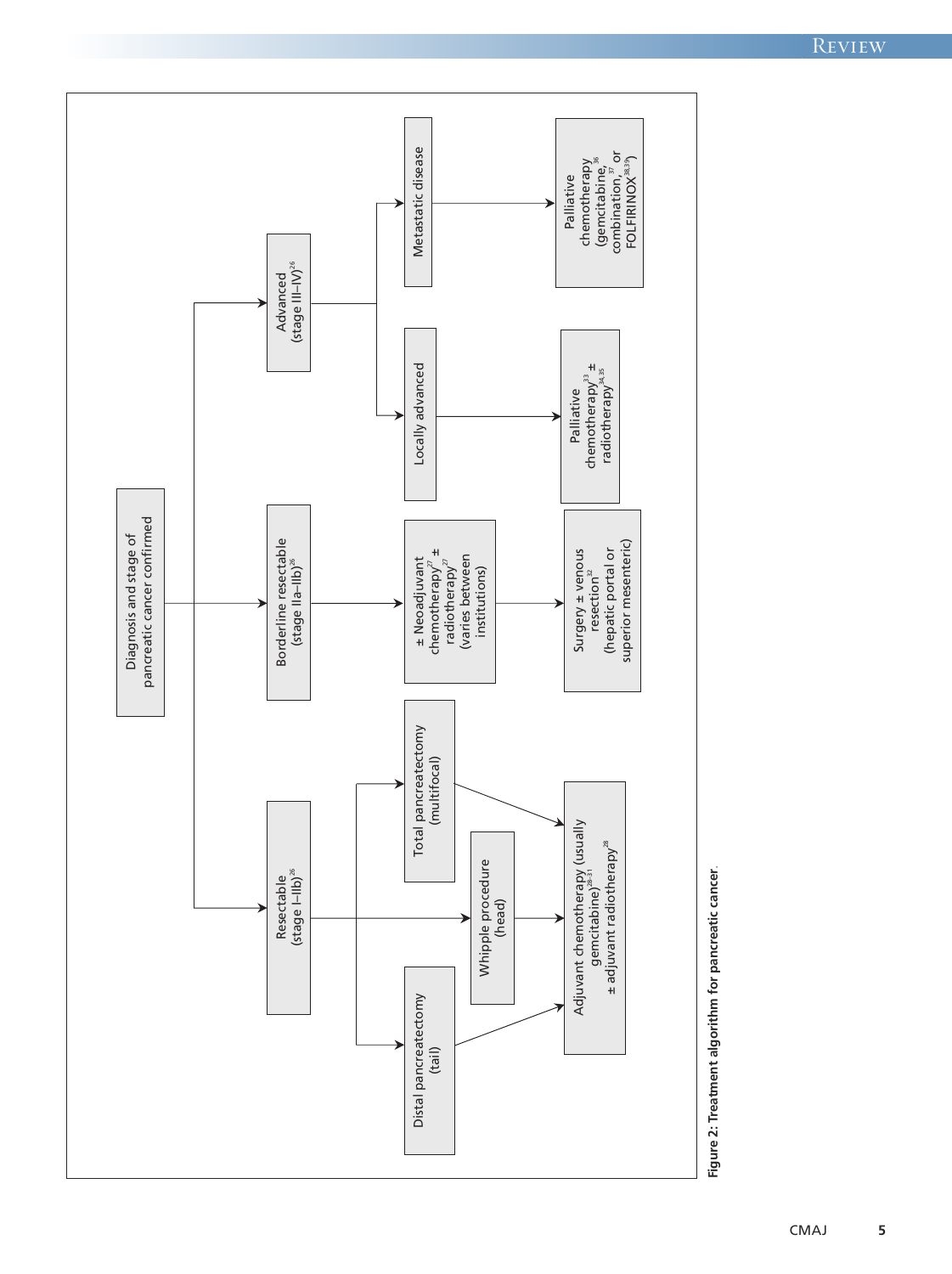mesenteric veins is considered borderline resectable, and surgery is attempted only if complete resection is possible. <sup>26</sup> A 6-year prospective study involving 110 patients with resection of the hepatic portal vein, superior mesenteric vein or both for suspected tumour infiltration showed median overall survival of 14.5 (range 7.3–24) months, with perioperative mortality of 3.7%.<sup>32</sup> These results suggest that major venous resection and reconstruction is safe in experienced hands and results in oncologic results equivalent to those of complete resection.

A role and optimal regimen for neoadjuvant therapy in borderline resectable disease is unclear, based on inconclusive findings regarding median survival in a retrospective study of neoadjuvant treatment versus immediate surgery  $(35 \text{ mo} \text{ v. } 27 \text{ mo}; p = 0.7).$ <sup>27</sup>

# **What treatment options exist for advanced pancreatic cancer?**

Patients with advanced pancreatic cancer include those with locally advanced or metastatic disease and have a median overall survival of 2–3 months without treatment. <sup>52</sup> Locally advanced disease, representing 30% of cases, appears radiographically as extensive involvement of the hepatic portal vein, superior mesenteric vein and retroperitoneum, in addition to encasement of major arteries (celiac, hepatic, superior mesenteric) or infiltration of the aorta.<sup>4,26</sup> A meta-analysis of palliative chemotherapy versus supportive care showed improved survival in locally advanced disease (hazard ratio [HR] 0.64, 95% CI 0.42– 0.98), with equivalent results between gemcitabine and 5-FU (HR 0.75, 95% CI 0.42–1.31). 33 A survival benefit with chemotherapy followed by chemoradiation (Appendix 1) was seen in the Groupe Cooperateur Multidisciplinaire en Oncologie (GERCOR) phase II/III study<sup>34</sup> and furthered by the Eastern Cooperative Oncology Group-E4201 trial <sup>35</sup> comparing gemcitabine plus radiotherapy with gemcitabine alone. Combination chemoradiation therapy is now central to the management of locally advanced disease.

Distant organ involvement, typically that of the liver, peritoneum or lung, occurs in 50% of cases. For patients with such involvement, gemcitabine provides a slight improvement in overall survival over 5-FU (5.65 mo v. 4.41 mo, *p* = 0.003). <sup>36</sup> Individual clinical trials of combination gemcitabine with various cytotoxic agents $53-56$  have failed to show a survival benefit over gemcitabine alone (Appendix 1), but significantly improved overall survival was seen when these studies were pooled (HR 0.91, 95% CI 0.85–0.97). <sup>37</sup> Furthermore, patients with a good performance status (Karnofsky performance score > 90%) survived longer with combination gemcitabine (HR 0.76, 95% CI 0.67–0.87), whereas patients with a poor performance status did not (HR 1.08, 95% CI 0.90– 1.29). Combination therapy also showed higher grade 3/4 toxicity: neutropenia (risk difference [RD] 5%, 95% CI 1%-10%), thrombocytopenia (RD 5%, 95% CI 2%–8%) and nausea or vomiting (RD 3%, 95% CI 0%–5%). <sup>57</sup> Combination chemotherapy is reserved for patients with a good performance status.

Targeted therapy in pancreatic cancer has centred on the epidermal growth factor pathway. A phase III study of the epidermal growth factor receptor inhibitor erlotinib with gemcitabine versus gemcitabine alone showed marginally increased overall survival (6.24 v. 5.91 mo,  $p = 0.04$ <sup>58</sup> and 1-year survival (23% [95% CI 18%–28%] v. 17% [95% CI 12%–21%],  $p = 0.02$ ). However, toxicity was increased at all grades, including fatigue (32%; percent difference gemcitabine–erlotinib v. gemcitabine 0.85%), rash (25%; percent difference 15.2%), diarrhea (20%; percent difference 5.2%) and, rarely, interstitial lung disease (0.7%; percent difference 0.6%). Currently, combination gemcitabine/erlotinib is considered for patients with good performance status in the metastatic setting.

More recently, FOLFIRINOX (5-FU, leucovorin, irinotecan and oxaliplatin) has shown a substantial increase in median overall survival over gemcitabine alone in metastatic pancreatic cancer (11.1 mo [95% CI 9.0–13.1] v. 6.8 mo [95% CI 5.5–7.6 mo]; HR 0.57, 95% CI 0.45– 0.73, *p* < 0.001). <sup>38</sup> However, a higher grade 3/4 toxicity was also seen: neutropenia (45.7% v. 21.0%, *p* < 0.001), thrombocytopenia (9.1% v. 3.6%, *p* = 0.04), diarrhea (12.7% v. 1.8%,  $p < 0.001$ ) and sensory neuropathy (9.0% v. 0%,  $p < 0.001$ ). A longitudinal follow-up study (median 26.6 mo, 95% CI 20.5–44.9) showed a longer time to symptomatic deterioration for patients in the FOLFIRINOX group. 39

# **Future directions**

Accelerated progress in understanding pancreatic cancer relies on robust partnerships between clinicians and basic scientists, such as the current global effort to develop more integrated translational pancreatic cancer programs. <sup>59</sup> Nextgeneration sequencing has revolutionized the field of pancreatic cancer genetics, and notable findings include the recent discovery of germline mutations in the ataxia telangiectasia mutated gene (*ATM*) in a small proportion (2.4%–4.6%) of familial pancreatic cancer, and the involvement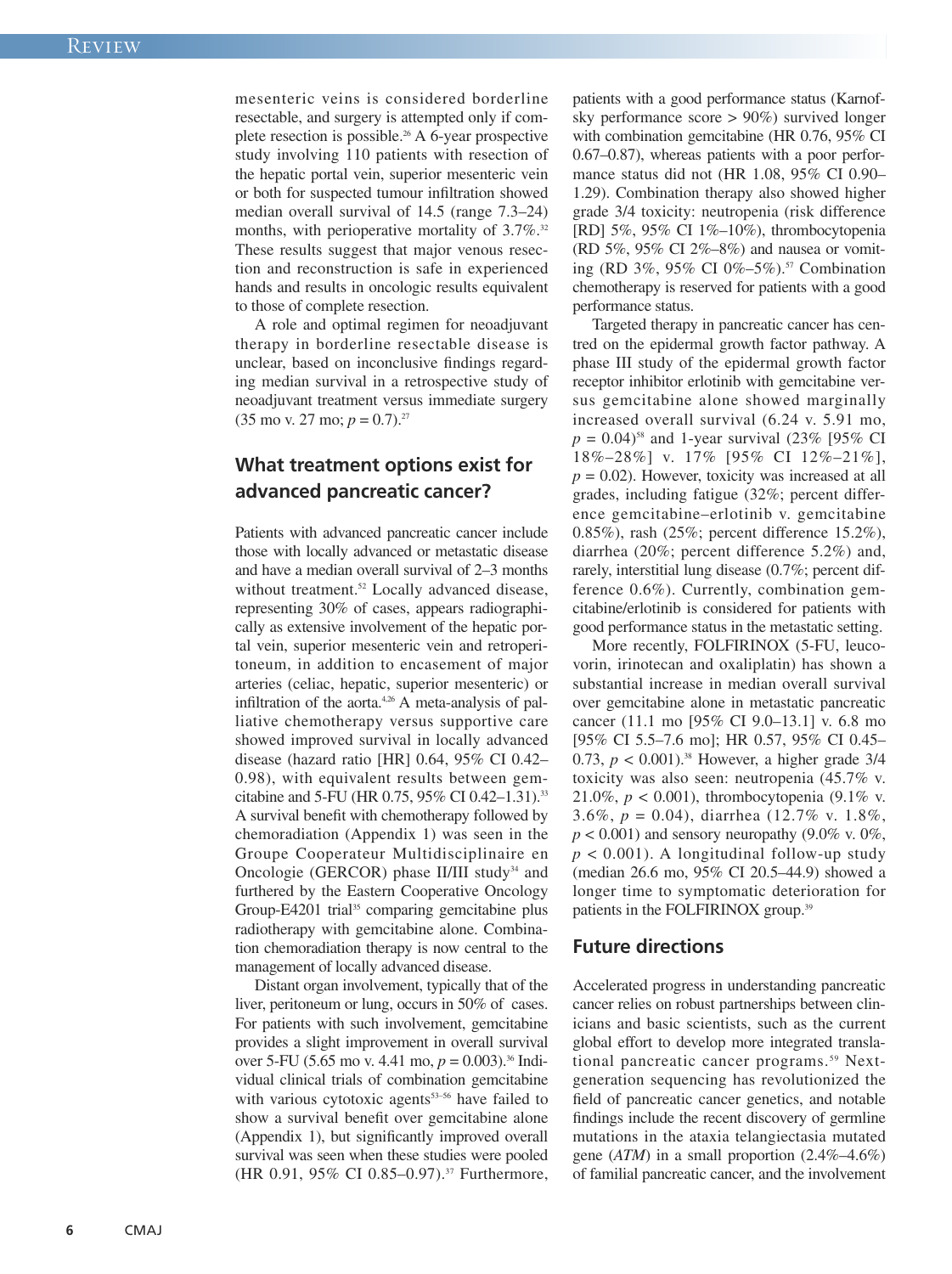of axon guidance pathways as an unexpected molecular change in some tumours. 60,61 Further investigations are ongoing to determine what role these mutations and pathways play in pancreatic carcinogenesis. Other initiatives, such as the International Cancer Genome Consortium efforts to sequence the genomes of 750 pancreatic cancer specimens, will generate new data and catalyze genotype-specific "personalized" treatment strategies. 62

#### **References**

- 1. Al-Sukhni W, Borgida A, Rothenmund H et al. Screening for pancreatic cancer in a high risk cohort: an eight year experience. *J GastroIntestinal Surg* 2012;16:771-83.
- 2. Canadian Cancer Society's Steering Committee on Cancer Statistics. *Canadian Cancer Statistics* 2012. Toronto (ON): Canadian Cancer Society; 2012.
- 3. Woodmass J, Lipschitz J, McKay A. Physician attitudes and treatment of patterns for pancreatic cancer. *World J Surg Oncol* 2011;9:21.
- 4. Hidalgo M. Pancreas cancer. *NEJM* 2010;362:1605-17.
- Pancreatic cancer survival by stage. Atlanta (GA): American Cancer Society; 2013. Available: www.cancer.org/cancer /pancreaticcancer/detailedguide/pancreatic-cancer-survival-rates (accessed 2013 Mar. 21).
- 6. Samuel N, Hudson TJ. The molecular and cellular heterogeneity of pancreatic ductal adenocarcinoma. *Nat Rev Gastroenterol Hepatol* 2012;9:77-87.
- 7. Klein AP. Identifying people at high risk of developing pancreatic cancer. *Nat Rev Cancer* 2013;13:66-74.
- 8. Wolpin BM, Kraft P, Gross M, et al. Genotype derived ABO blood groups alleles and the risk of pancreatic cancer: data from the Pancreatic Cancer Consortium. *Cancer Res* 2010;70:1015-23.
- 9. Anderson LN, Cotterchio M, Gallinger S. Lifestyle, dietary and medical history factors associated with pancreas cancer risk in Ontario, Canada. *Cancer Causes Control* 2009;20:825-34.
- 10. Shi C, Hruban RH, Klein AP. Familial pancreatic cancer. *Arch Pathol Lab Med* 2009;133:365-74.
- 11. Hahn SA, Greenhalf B, Ellis I, et al. BRCA 2 mutations in familial pancreatic carcinoma. *J Natl Cancer Inst* 2003;95:214-21.
- 12. Jones S, Hruban RH, Kamiyama M, et al. Exome sequencing identifies PALB2 as a pancreatic cancer susceptibility gene. *Science* 2009;324:217.
- 13. Slater EP, Langer P, Niemczyk E, et al. Prevalence of *BRCA2* and *CDKN2A* mutations in German familial pancreatic cancer families. *Fam Cancer* 2010;9:335-43.
- 14. Yachida S, Jones S, Bozic I, et al. Distant metastasis occurs late during the genetic evolution of pancreatic cancer. *Nature* 2010;467:1114-7.
- 15. Canto MI, Goggins M, Hruban RH, et al. Screening for early pancreatic neoplasia in high-risk individuals: a prospective controlled study. *Clin Gastroenterol Hepatol* 2006;4:766-81.
- 16. Brentnall TA. Pancreatic cancer surveillance: learning as we go. *Am J Gastroenterol* 2011;106:955-6.
- 17. Grover S, Syngal S. Hereditary pancreatic cancer. *Gastroenterology* 2010;139:1076-80.
- 18. Artinyan A, Soriano PA, Prendergast C, et al. The anatomic location of pancreatic cancer is a prognostic factor for survival. *HPB* 2008;10:371-6.
- 19. Porta M, Fabregat X, Malats N, et al. Exocrine pancreatic cancer: symptoms at presentation and their relation to tumor site and stage. *Clin Transl Oncol* 2005;7:189-97.
- 20. Pannala R, Basu A, Petersen GM, et al. New-onset diabetes: a potential clue to the early diagnosis of pancreatic cancer. *Lancet Oncol* 2009;10:88-95.
- 21. Miura F, Takada T, Amano H, et al. Diagnosis of pancreatic cancer. *HPB* 2006;8:337-42.
- 22. Birchard KR, Semelka RC, Hyslop WB, et al. Suspected pancreatic cancer: evaluation by dynamic gadolinium-enhanced 3D gradient-echo MRI. *AJR Am J Roentgenol* 2005;185:700-3.
- 23. Wight CO, Zaitoun AM, Boulton-Jones JR, et al. Improving diagnostic yield of biliary brushings cytology for pancreatic cancer and cholangiocarcinoma. *Cytopathology* 2004;15:87-92.
- 24. van der Gaag NA, Rauws EA, van Eijck CH et al. Preoperative biliary drainage for cancer of the head of the pancreas. *NEJM* 2010;362:129-37.
- 25. Ruckert F, Pilarsky C, Grutzmann R. Serum tumor markers in pancreatic cancer — recent discoveries. *Cancers* 2010;2:1107-24.
- 26. Tempero MA, Arnoletti JP, Behrman SW, et al. Pancreatic adenocarcinoma, version 2.2012: Featured updates to the NCCN guidelines. *J Natl Compr Can Netw* 2012;10:703-13.
- 27. Barugola G, Partelli S, Crippa S, et al. Outcomes after resection of locally advanced or borderline resectable pancreatic cancer after neoadjuvant therapy. *Am J Surg* 2012;203:132-9.
- 28. Neoptolemos JP, Stocken DB, Friess H, et al. A randomized trial of chemoradiotherapy and chemotherapy after resection of pancreatic cancer. *N Engl J Med* 2004;350:1200-10.
- Neuhaus P, Riess H, Post S et al. CONKO-001: Final results of the randomized, prospective, multicenter phase III trial of adjuvant chemotherapy with gemcitabine versus observation in patients with resectable pancreatic cancer. *J Clin Oncol* 2008 (May 20 suppl) [abstract].
- 30. Regine WF, Winter KA, Abrams RA, et al. Fluorouracil vs gemcitabine base chemotherapy before and after fluorouracil based chemoradiation following resection of pancreatic adenocarcinoma: a randomized controlled trial. *JAMA* 2008;299:1019-26.
- 31. Neoptolemos JP, Stocken DB, Tudur Smith C, et al. Adjuvant 5 fluorouracil and folinic acid vs observation for pancreatic cancer: composite data from the ESPAC-1 and -3(v1) trials. *Br J Cancer* 2009;100:246-50.
- 32. Müller SA, Hartel M, Mehrab A, et al. Vascular resection in pancreatic cancer surgery: survival determinants. *J Gastrointest Surg* 2009;13:784-92.
- Sultana A, Smith CT, Cunningham D, et al. Meta-analyses of chemotherapy for locally advanced and metastatic pancreatic cancer. *J Clin Oncol* 2007;25:2607-15.
- 34. Huguet F, Andre T, Hammel P, et al. Impact of chemoradiotherapy after disease control with chemotherapy in locally advanced pancreatic adenocarcinoma in GERCOR phase II and III studies. *J Clin Oncol* 2007;25:326-31.
- 35. Loehrer PJ, Powell ME, Cardenes HR et al. A randomized phase III study of gemcitabine in combination with radiation therapy versus gemcitabine alone in patients with localized, unresectable pancreatic cancer: E4201. *J Clin Oncol* 2008 (26 suppl) [abstract].
- Burris HA, Moore MJ, Andersen J, et al. Improvements in survival and clinical benefit with gemcitabine as first line therapy for patients with advanced pancreas cancer: a randomized trial. *J Clin Oncol* 1997;15:2403-13.
- 37. Heinemann V, Boeck S, Hinke A, et al. Meta-analysis of randomized trials: evaluation of benefit from gemcitabine-based combination chemotherapy applied in advanced pancreatic cancer. *BMC Cancer* 2008;8:82.
- 38. Conroy T, Desseigne F, Ychou M, et al. FOLFIRINOX versus Gemcitabine for metastatic pancreatic cancer. *N Engl J Med* 2011; 364:1817-25.
- 39. Gourgou-Bourgade S, Bascoul-Mollevi C, Desseigne F, et al. Impact of FOLFIRINOX compared with gemcitabine on quality of life in patients with metastatic pancreatic cancer: Results from the PRODIGE 4/ACCORD 11 Randomized Trial. *J Clin Oncol* 2013;31:23-9.
- Venkat R, Edit BH, Schulick RD, et al. Laparoscopic distal pancreatectomy is associated with significantly less overall morbidity compared to the open technique: A systematic review and meta-analysis. *Ann Surg* 2012;255:1048-59.
- 41. Ho CK, Kleeff J, Friess H, et al. Complications of pancreatic surgery. *HPB (Oxford)* 2005;7:99-108.
- 42. Reddy S, Wolfgang CL, Cameron JL, et al. Total pancreatectomy for pancreatic adenocarcinoma: evaluation of morbidity and long term survival. *Ann Surg* 2009;250:282-7.
- 43. Malleo G, Crippa S, Buttirini G, et al. Delayed gastric emptying after pylorus — preserving pancreaticoduodenectomy: validation of international study group of pancreatic surgery classification and analysis of risk factors. *HPB* 2010;12:610-8.
- van Berge Henegouwen MI, De Wit LT, Van Gulik TM, et al. Incidence, risk factors, and treatment of pancreatic leakage after pancreaticoduodenectomy: drainage versus resection of the pancreatic remnant. *J Am Coll Surg* 1997;185:18-24.
- Ausania F, Cook N, Jamieson N, et al. Impact of pancreatic leaks on survival following pancreaticoduodenectomy. *JOP* 2010;11:226-9.
- 46. Cleary SP, Gryfe R, Guindi M, et al. Prognostic factors in resected pancreatic adenocarcinoma: analysis of actual 5-year survivors. *J Am Coll Surg* 2004;198:722-31.
- 47. Keim V, Klar E, Poll M, et al. Postoperative care following pancreatic surgery: surveillance and treatment. *Dtsch Arztebl Int* 2009; 106:789-94.
- 48. Duffy MJ, Sturgeon C, Lamerz R, et al. Tumor markers in pancreatic cancer: a European Group on Tumor Markers (EGTM) status report. *Ann Oncol* 2010;21:441-7.
- 49. Boeck S, Ankerst DP, Heinemann V. The role of adjuvant chemotherapy for patients with resected pancreatic cancer: systematic review of randomized controlled trials and meta- analysis. *Oncology* 2007;72:314-21.